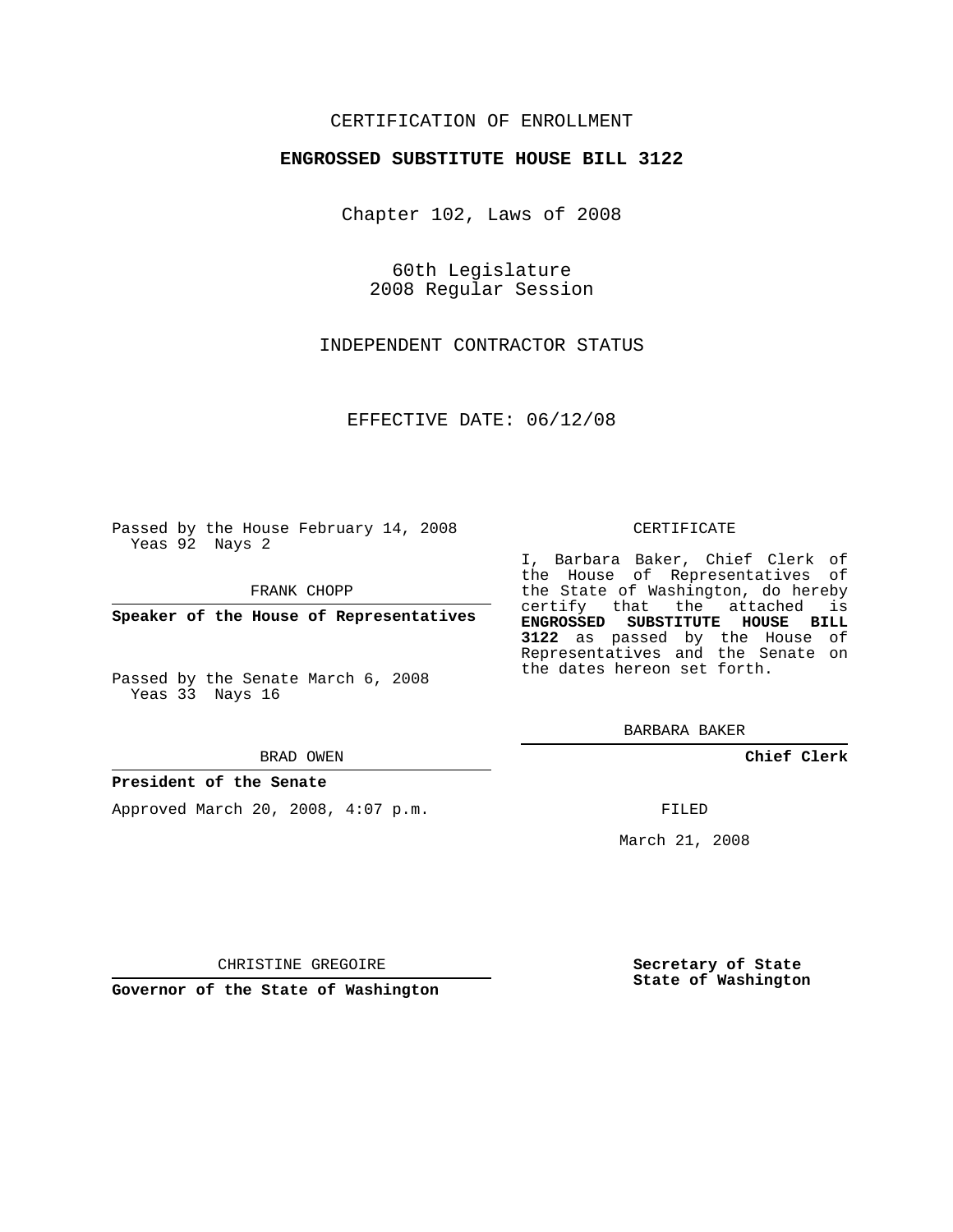# **ENGROSSED SUBSTITUTE HOUSE BILL 3122** \_\_\_\_\_\_\_\_\_\_\_\_\_\_\_\_\_\_\_\_\_\_\_\_\_\_\_\_\_\_\_\_\_\_\_\_\_\_\_\_\_\_\_\_\_

\_\_\_\_\_\_\_\_\_\_\_\_\_\_\_\_\_\_\_\_\_\_\_\_\_\_\_\_\_\_\_\_\_\_\_\_\_\_\_\_\_\_\_\_\_

Passed Legislature - 2008 Regular Session

## **State of Washington 60th Legislature 2008 Regular Session**

**By** House Commerce & Labor (originally sponsored by Representatives Conway, Green, Hunt, Kenney, Roberts, Haler, Morrell, Ericks, Hankins, Eddy, Wood, Sells, Chase, Ormsby, Hasegawa, Appleton, Williams, Moeller, Simpson, Sullivan, and McIntire)

READ FIRST TIME 02/05/08.

 AN ACT Relating to consolidating, aligning, and clarifying exception tests for determination of independent contractor status under unemployment compensation and workers' compensation laws; amending RCW 50.04.145, 51.08.070, 51.08.180, and 51.08.195; adding a new section to chapter 51.08 RCW; and creating a new section.

6 BE IT ENACTED BY THE LEGISLATURE OF THE STATE OF WASHINGTON:

 7 **Sec. 1.** RCW 50.04.145 and 1983 1st ex.s. c 23 s 25 are each 8 amended to read as follows:

9 The term "employment" shall not include services which require 10 registration under chapter 18.27 RCW or licensing under chapter 19.28 11 RCW rendered by ((any person, firm, or corporation currently engaging 12 in a business which is registered under chapter 18.27 RCW or licensed 13 under chapter 19.28 RCW) an individual when:

14 (1) ((Contracting to perform work for any contractor registered 15 under chapter 18.27 RCW or licensed under chapter 19.28 RCW)) The 16 individual has been and will continue to be free from control or 17 direction over the performance of the service, both under the contract 18 of service and in fact;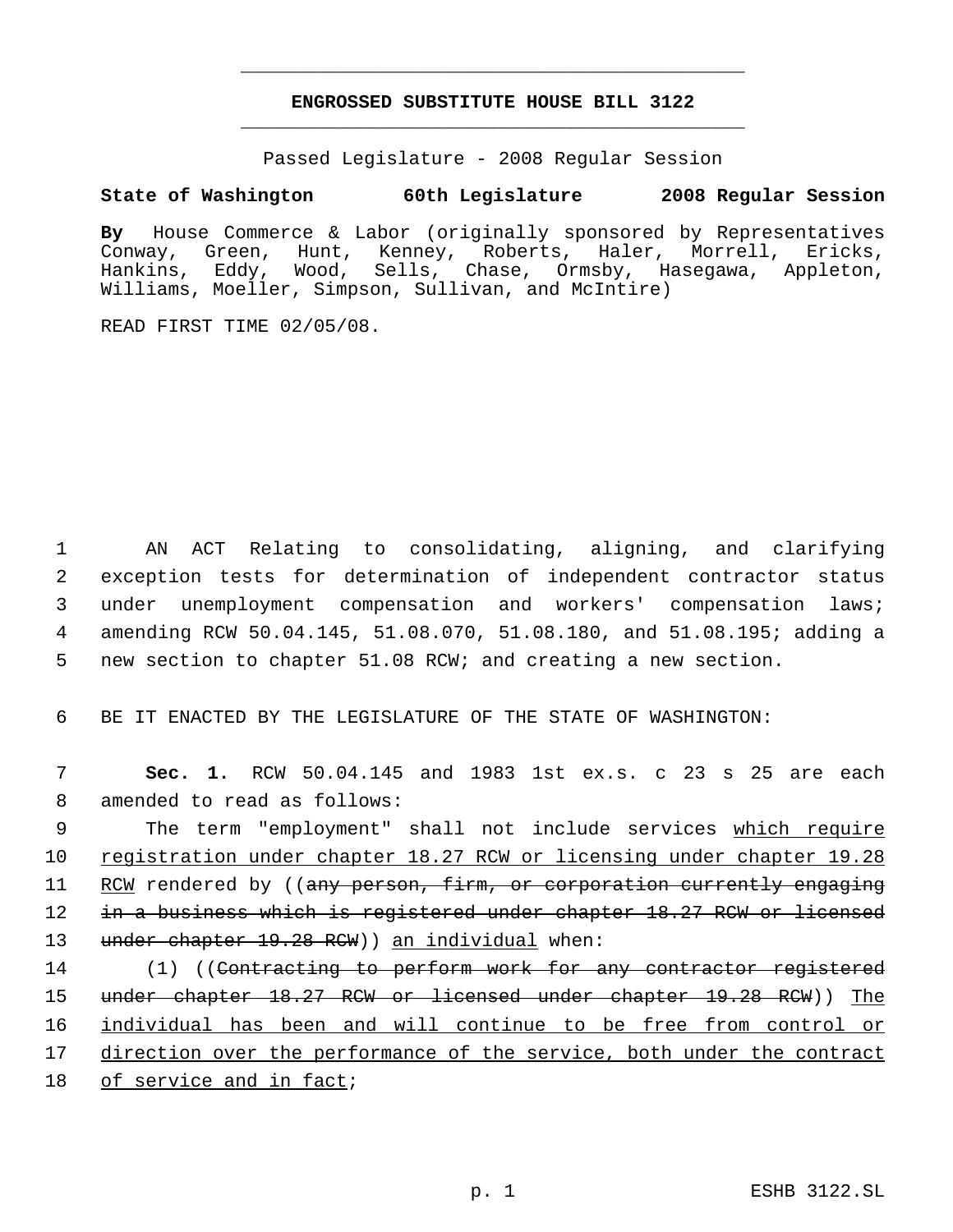(2) ((The person, firm, or corporation has a principal place of business which would be eligible for a business deduction for internal revenue service tax purposes other than that furnished by the 4 contractor for which the business has contracted to furnish services)) The service is either outside the usual course of business for which the service is performed, or the service is performed outside of all the places of business of the enterprise for which the service is performed, or the individual is responsible, both under the contract 9 and in fact, for the costs of the principal place of business from 10 which the service is performed;

11 (3) ((The person, firm, or corporation maintains)) The individual is customarily engaged in an independently established trade, 13 occupation, profession, or business, of the same nature as that involved in the contract of service, or the individual has a principal place of business for the business the individual is conducting that is eligible for a business deduction for federal income tax purposes, 17 other than that furnished by the employer for which the business has contracted to furnish services;

 (4) On the effective date of the contract of service, the individual is responsible for filing at the next applicable filing period, both under the contract of service and in fact, a schedule of expenses with the internal revenue service for the type of business the individual is conducting;

 (5) On the effective date of the contract of service, or within a reasonable period after the effective date of the contract, the individual has an active and valid certificate of registration with the department of revenue, and an active and valid account with any other state agencies as required by the particular case, for the business the individual is conducting for the payment of all state taxes normally paid by employers and businesses and has registered for and received a 31 unified business identifier number from the state of Washington;

 (6) On the effective date of the contract of service, the individual is maintaining a separate set of books or records that 34 reflect all items of income and expenses of the business that the 35 individual is conducting; and

 (( $\left(4\right)$  The work which the person, firm, or corporation has 37 contracted to perform is:

 $(a)$  The work of a contractor as defined in RCW 18.27.010; or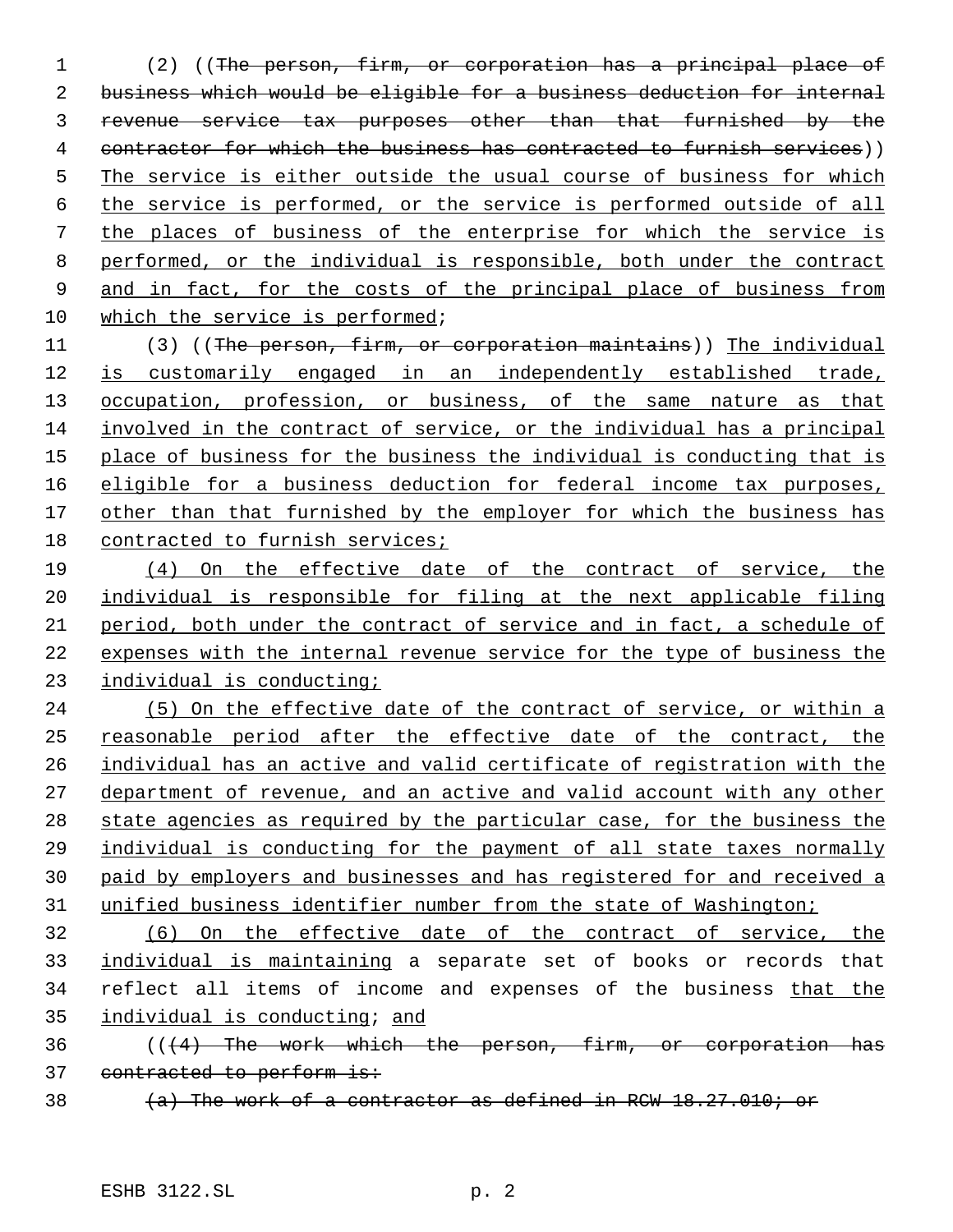|    | (b) The work of installing wires or equipment to convey electric       |
|----|------------------------------------------------------------------------|
| 2  | current or installing apparatus to be operated by such current as it   |
|    | pertains to the electrical industry as described in chapter 19.28 RCW; |
| 4  | and                                                                    |
| 5  | (5) A contractor registered under chapter 18.27 RCW or licensed        |
| 6  | under chapter 19.28 RCW does not supervise or control the means by     |
|    | which the result is accomplished or the manner in which the work is    |
| 8  | performed))                                                            |
| 9  | On the effective date of the contract of service, the                  |
| 10 | individual has a valid contractor registration pursuant to chapter     |

 18.27 RCW or an electrical contractor license pursuant to chapter 19.28 RCW.

 **Sec. 2.** RCW 51.08.070 and 1991 c 246 s 2 are each amended to read as follows:

 "Employer" means any person, body of persons, corporate or otherwise, and the legal representatives of a deceased employer, all while engaged in this state in any work covered by the provisions of this title, by way of trade or business, or who contracts with one or more workers, the essence of which is the personal labor of such worker 20 or workers. Or as  $((a$  separate alternative,)) an exception to the 21 definition of employer, persons or entities are not employers when they contract or agree to remunerate the services performed by an individual who meets the tests set forth in subsections (1) through (6) of RCW 51.08.195 or the separate tests set forth in section 5 of this act for work performed that requires registration under chapter 18.27 RCW or licensing under chapter 19.28 RCW.

27 ((For the purposes of this title, a contractor registered under chapter 18.27 RCW or licensed under chapter 19.28 RCW is not an 29 employer when:

 $(1)$  Contracting with any other person, firm, or corporation currently engaging in a business which is registered under chapter 18.27 RCW or licensed under chapter 19.28 RCW;

 $(2)$  The person, firm, or corporation has a principal place of business which would be eligible for a business deduction for internal revenue service tax purposes other than that furnished by the contractor for which the business has contracted to furnish services;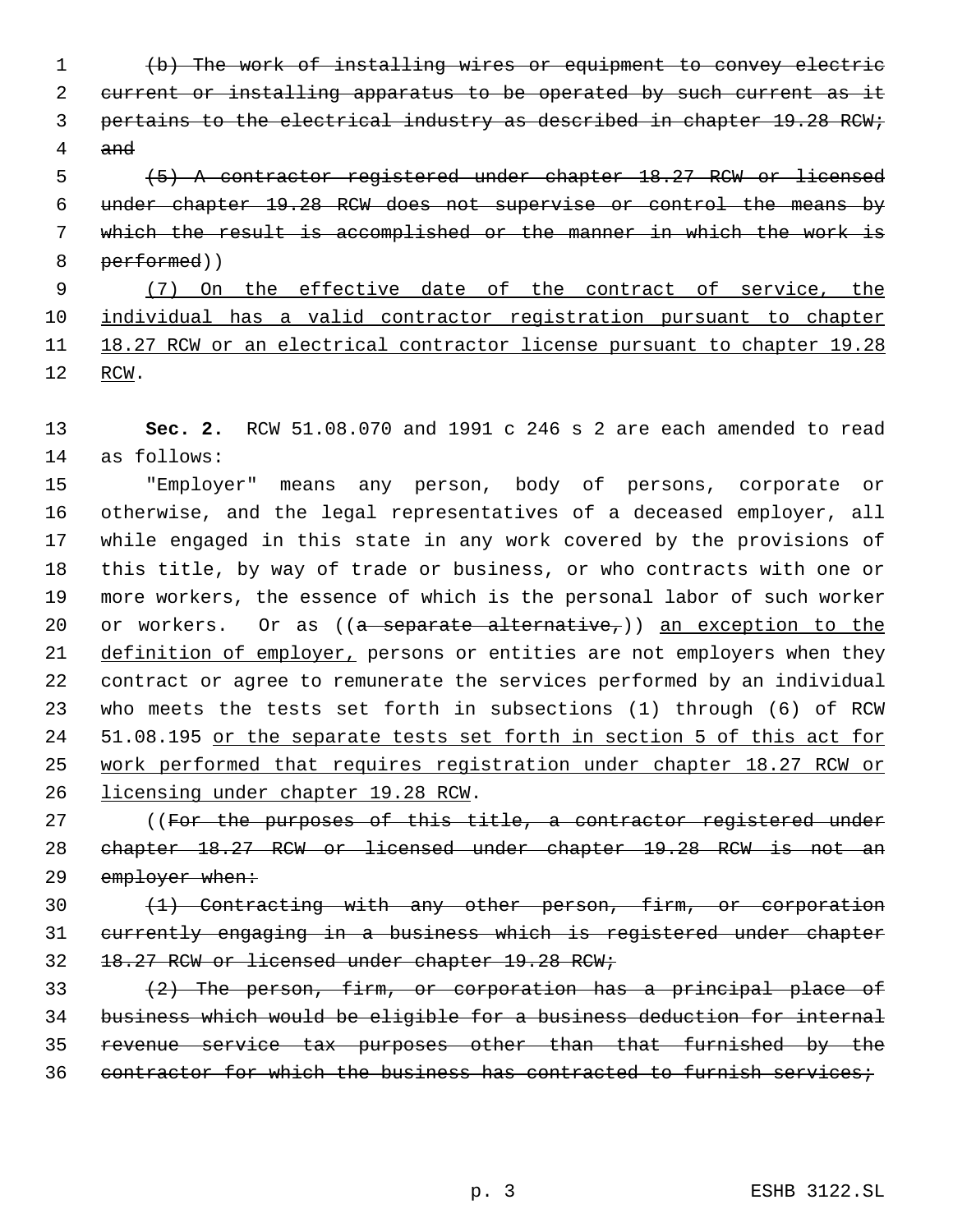(3) The person, firm, or corporation maintains a separate set of books or records that reflect all items of income and expenses of the 3 business; and

 (4) The work which the person, firm, or corporation has contracted 5 to perform is:

 $(a)$  The work of a contractor as defined in RCW 18.27.010; or

 (b) The work of installing wires or equipment to convey electric current or installing apparatus to be operated by such current as it pertains to the electrical industry as described in chapter 19.28 10 RCW.))

 **Sec. 3.** RCW 51.08.180 and 1991 c 246 s 3 are each amended to read as follows:

13 ( $(\overline{+1})$ ) "Worker" means every person in this state who is engaged in the employment of an employer under this title, whether by way of manual labor or otherwise in the course of his or her employment; also every person in this state who is engaged in the employment of or who is working under an independent contract, the essence of which is his or her personal labor for an employer under this title, whether by way of manual labor or otherwise, in the course of his or her employment, 20 or as  $((a)$  separate alternative,)) an exception to the definition of 21 worker, a person is not a worker if he or she meets the tests set forth 22 in subsections (1) through (6) of RCW 51.08.195 or the separate tests set forth in section 5 of this act for work performed that requires registration under chapter 18.27 RCW or licensing under chapter 19.28 25 RCW: PROVIDED, That a person is not a worker for the purpose of this title, with respect to his or her activities attendant to operating a truck which he or she owns, and which is leased to a common or contract carrier.

 $((2)$  For the purposes of this title, any person, firm, or corporation currently engaging in a business which is registered under chapter 18.27 RCW or licensed under chapter 19.28 RCW is not a worker when:

33  $(a)$  Contracting to perform work for any contractor registered under chapter 18.27 RCW or licensed under chapter 19.28 RCW;

 (b) The person, firm, or corporation has a principal place of business which would be eligible for a business deduction for internal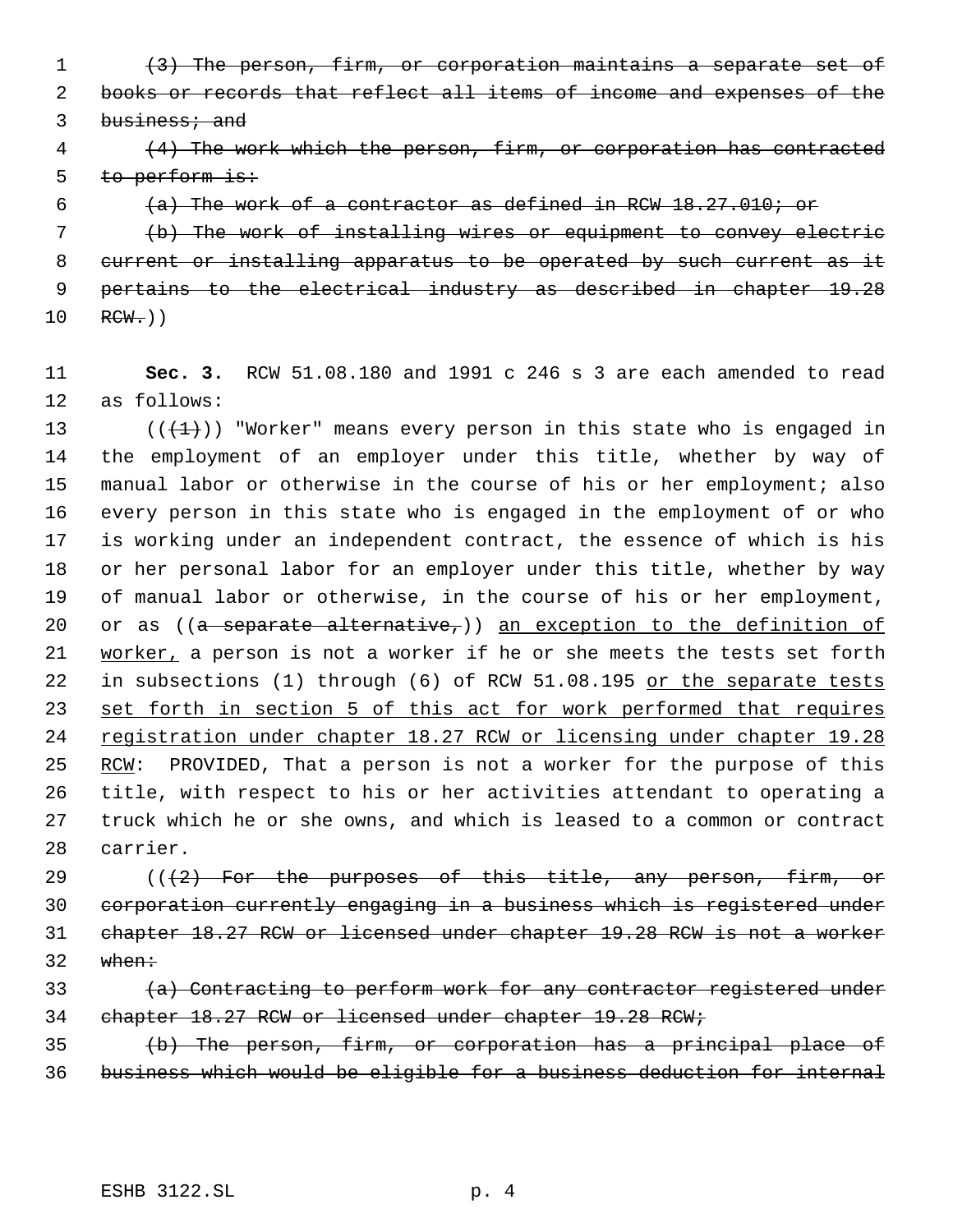revenue service tax purposes other than that furnished by the contractor for which the business has contracted to furnish services; (c) The person, firm, or corporation maintains a separate set of 4 books or records that reflect all items of income and expenses of the business; and

 (d) The work which the person, firm, or corporation has contracted 7 to perform is:

8 (i) The work of a contractor as defined in RCW 18.27.010; or

9 (ii) The work of installing wires or equipment to convey electric current or installing apparatus to be operated by such current as it pertains to the electrical industry as described in chapter 19.28 RCW. 12 (3) Any person, firm, or corporation registered under chapter 18.27 13 RCW or licensed under chapter 19.28 RCW including those performing work 14 for any contractor registered under chapter 18.27 RCW or licensed under chapter 19.28 RCW is a worker when the contractor supervises or 16 controls the means by which the result is accomplished or the manner in 17 which the work is performed.

 $(4)$  For the purposes of this title, any person participating as a driver or back-up driver in commuter ride sharing, as defined in RCW 46.74.010(1), is not a worker while driving a ride-sharing vehicle on 21 behalf of the owner or lessee of the vehicle.))

 **Sec. 4.** RCW 51.08.195 and 1991 c 246 s 1 are each amended to read as follows:

24 As ((a separate alternative)) an exception to the definition of "employer" under RCW 51.08.070 and the definition of "worker" under RCW 51.08.180, services performed by an individual for remuneration shall not constitute employment subject to this title if it is shown that:

 (1) The individual has been and will continue to be free from control or direction over the performance of the service, both under the contract of service and in fact; and

 (2) The service is either outside the usual course of business for which the service is performed, or the service is performed outside all of the places of business of the enterprise for which the service is performed, or the individual is responsible, both under the contract and in fact, for the costs of the principal place of business from which the service is performed; and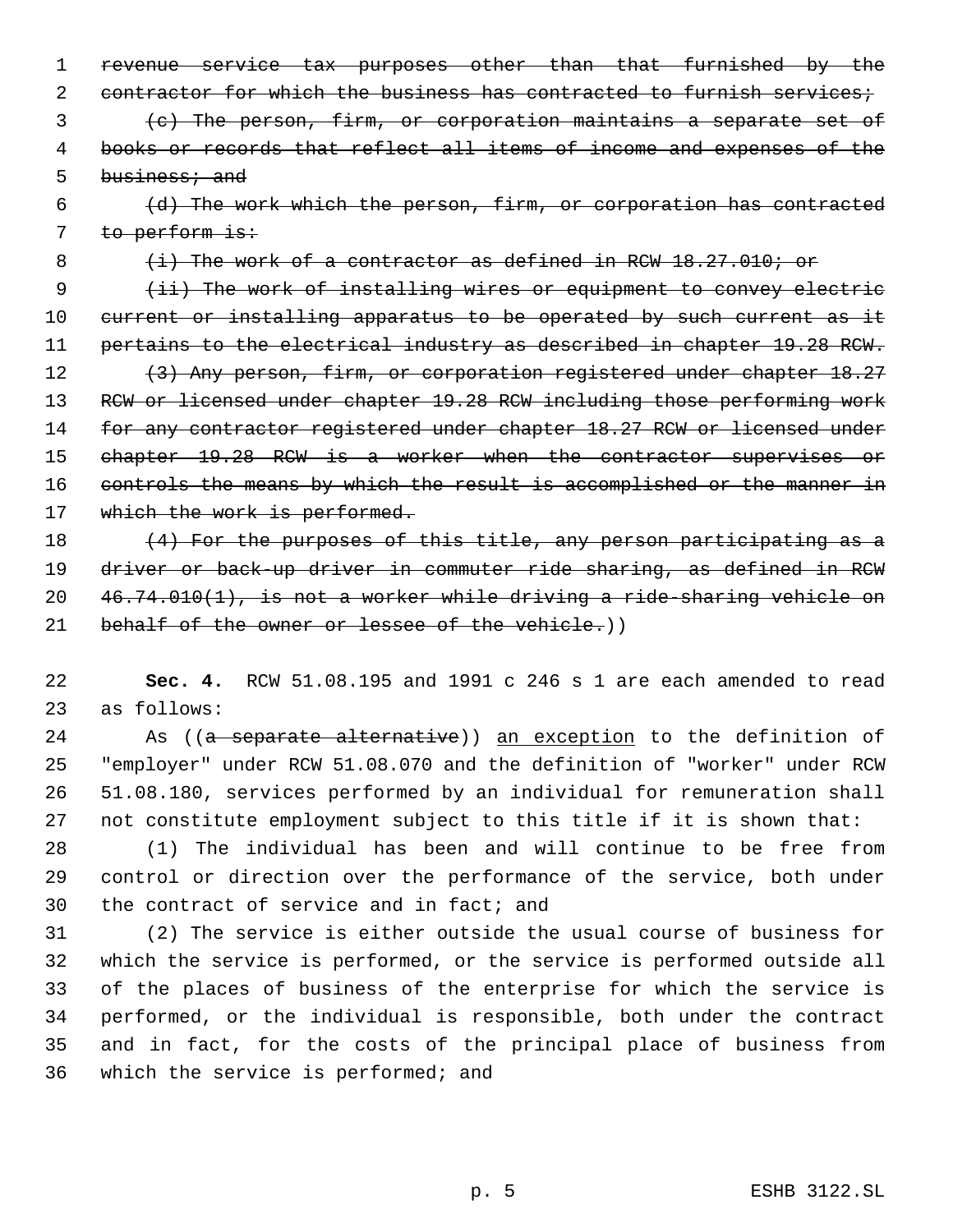(3) The individual is customarily engaged in an independently established trade, occupation, profession, or business, of the same nature as that involved in the contract of service, or the individual has a principal place of business for the business the individual is conducting that is eligible for a business deduction for federal income tax purposes; and

 (4) On the effective date of the contract of service, the individual is responsible for filing at the next applicable filing period, both under the contract of service and in fact, a schedule of expenses with the internal revenue service for the type of business the individual is conducting; and

 (5) On the effective date of the contract of service, or within a reasonable period after the effective date of the contract, the individual has established an account with the department of revenue, and other state agencies as required by the particular case, for the business the individual is conducting for the payment of all state taxes normally paid by employers and businesses and has registered for and received a unified business identifier number from the state of Washington; and

 (6) On the effective date of the contract of service, the individual is maintaining a separate set of books or records that reflect all items of income and expenses of the business which the individual is conducting.

 NEW SECTION. **Sec. 5.** A new section is added to chapter 51.08 RCW to read as follows:

 For the purposes of this title, any individual performing services that require registration under chapter 18.27 RCW or licensing under chapter 19.28 RCW for remuneration under an independent contract is not a worker when:

 (1) The individual has been, and will continue to be, free from control or direction over the performance of the service, both under 32 the contract of service and in fact;

 (2) The service is either outside the usual course of business for which the service is performed, or the service is performed outside all of the places of business of the enterprise for which the service is performed, or the individual is responsible, both under the contract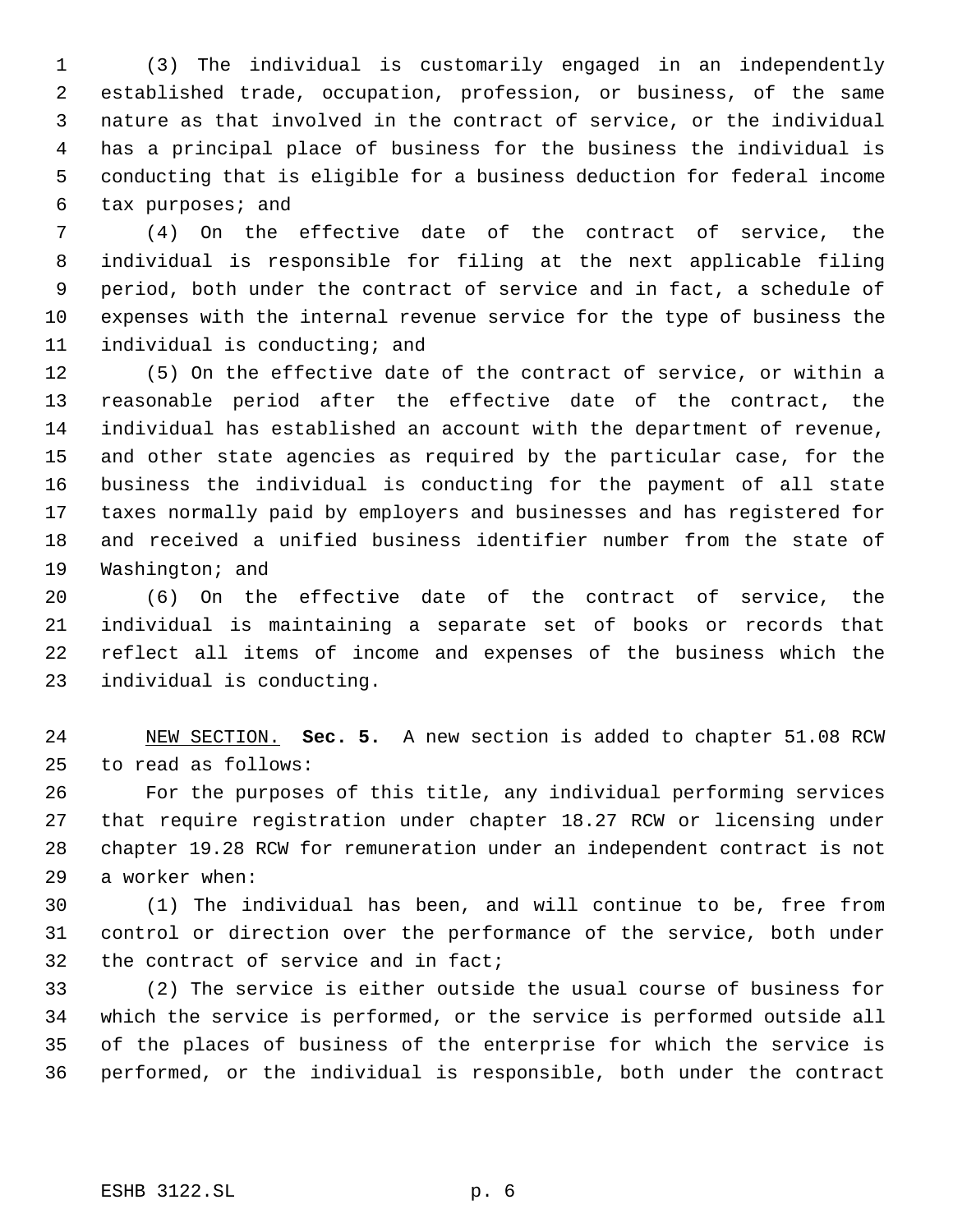and in fact, for the costs of the principal place of business from which the service is performed;

 (3) The individual is customarily engaged in an independently established trade, occupation, profession, or business, of the same nature as that involved in the contract of service, or the individual has a principal place of business for the business the individual is conducting that is eligible for a business deduction for federal income tax purposes other than that furnished by the employer for which the business has contracted to furnish services;

 (4) On the effective date of the contract of service, the individual is responsible for filing at the next applicable filing period, both under the contract of service and in fact, a schedule of expenses with the internal revenue service for the type of business the individual is conducting;

 (5) On the effective date of the contract of service, or within a reasonable period after the effective date of the contract, the individual has an active and valid certificate of registration with the department of revenue, and an active and valid account with any other state agencies as required by the particular case, for the business the individual is conducting for the payment of all state taxes normally paid by employers and businesses and has registered for and received a unified business identifier number from the state of Washington;

 (6) On the effective date of the contract of service, the individual is maintaining a separate set of books or records that reflect all items of income and expenses of the business which the individual is conducting; and

 (7) On the effective date of the contract of service, the individual has a valid contractor registration pursuant to chapter 18.27 RCW or an electrical contractor license pursuant to chapter 19.28 RCW.

 NEW SECTION. **Sec. 6.** If any part of this act is found to be in conflict with federal requirements which are a prescribed condition to the allocation of federal funds to the state or the eligibility of employers in this state for federal unemployment tax credits, the conflicting part of this act is hereby declared to be inoperative solely to the extent of the conflict, and such finding or determination may not affect the operation of the remainder of this act. The rules